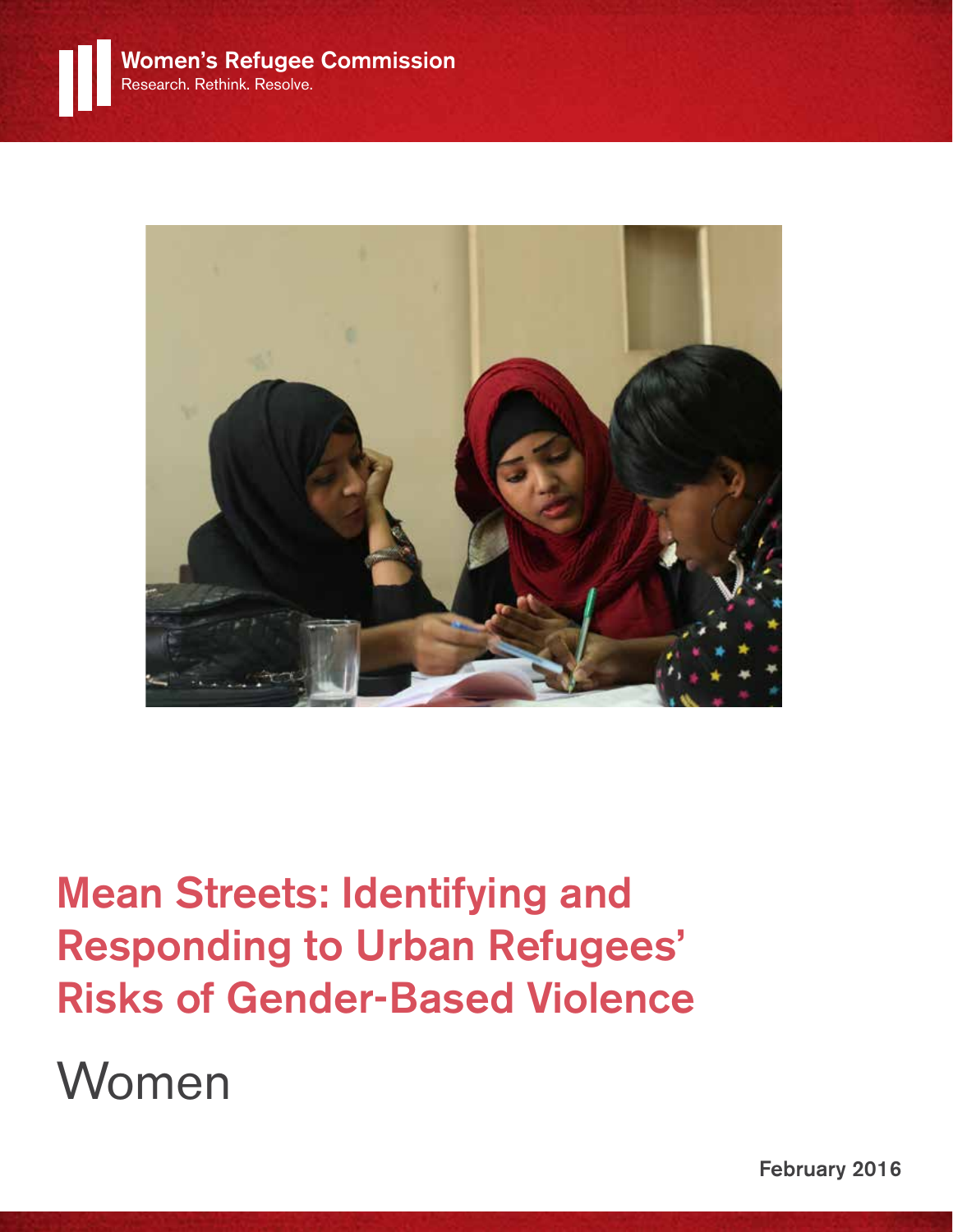

### Research. Rethink. Resolve.

The Women's Refugee Commission improves the lives and protects the rights of women, children and youth displaced by conflict and crisis. We research their needs, identify solutions and advocate for programs and policies to strengthen their resilience and drive change in humanitarian practice.

#### Acknowledgments

This report is taken from a longer report produced by the Women's Refugee Commission, Mean Streets: Identifying and Responding to Urban Refugees' Risks of Gender-Based Violence. The full report, along with stand-alone sections on children and adolescents; LGBTI refugees; refugees with disabilities; refugees engaged in sex work; and men and boys, including male survivors, is available at http://wrc.ms/1KccsHt.

The report was researched and written by Jennifer S. Rosenberg, senior program officer gender-based violence, Women's Refugee Commission.

This work was undertaken by the Women's Refugee Commission with the support of the Bureau of Population, Refugees, and Migration at the U.S. Department of State.

Cover photograph: Somali women in Delhi. © Mary Tran

© 2016 Women's Refugee Commission

ISBN: -58030-148-7

Women's Refugee Commission 122 East 42nd Street | New York, NY 10168-1289 212.551.3115 | info@wrcommission.org | womensrefugeecommission.org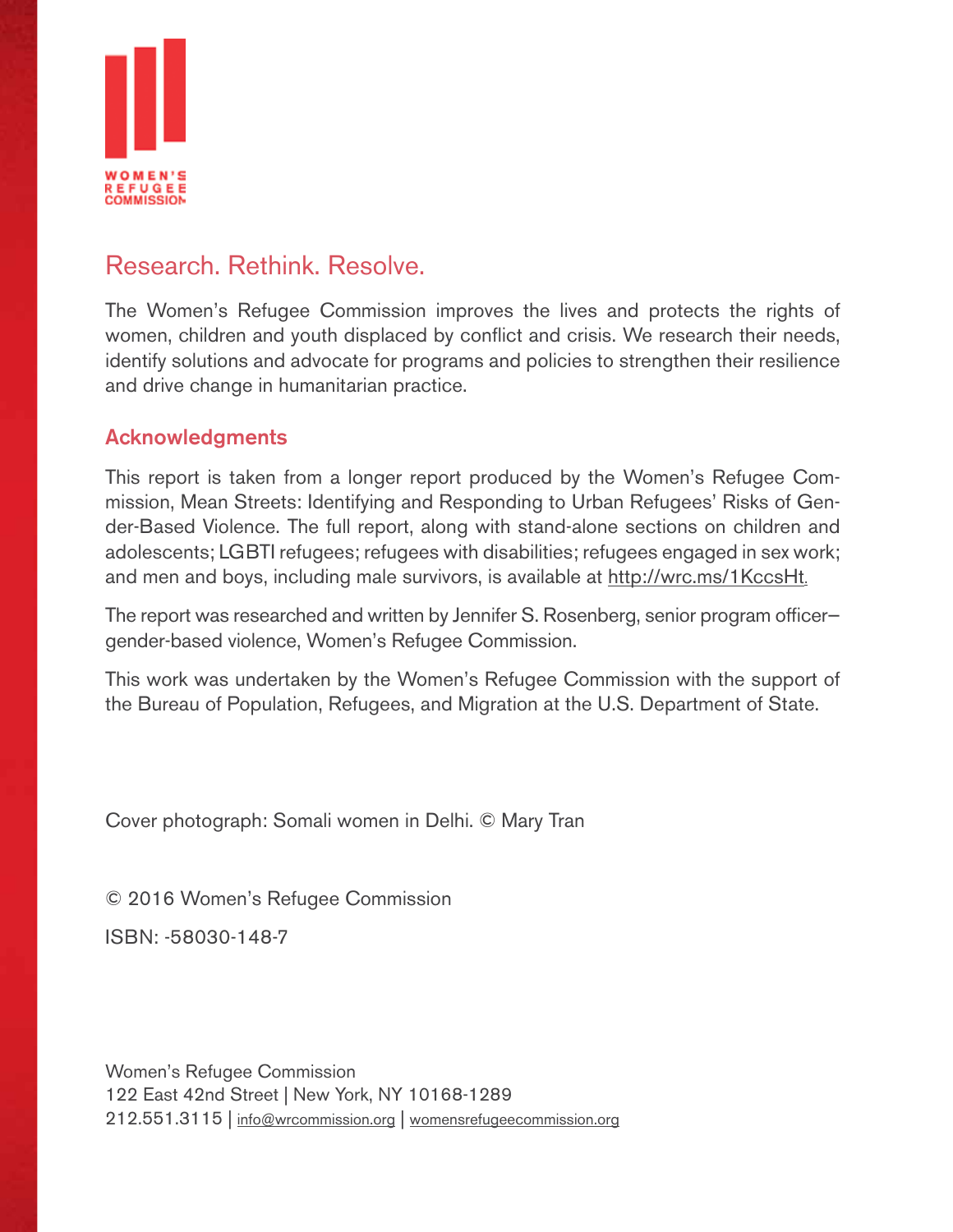

# **Contents**

| <b>Acronyms and Abbreviations</b>                                                                                                      |    |
|----------------------------------------------------------------------------------------------------------------------------------------|----|
| Introduction                                                                                                                           |    |
| The Urban Model: Challenges and Opportunities<br>for Mitigating Urban GBV Risks and Strengthening<br><b>Community-Based Protection</b> | 2  |
| Women                                                                                                                                  | З  |
| <b>Notes</b>                                                                                                                           | 15 |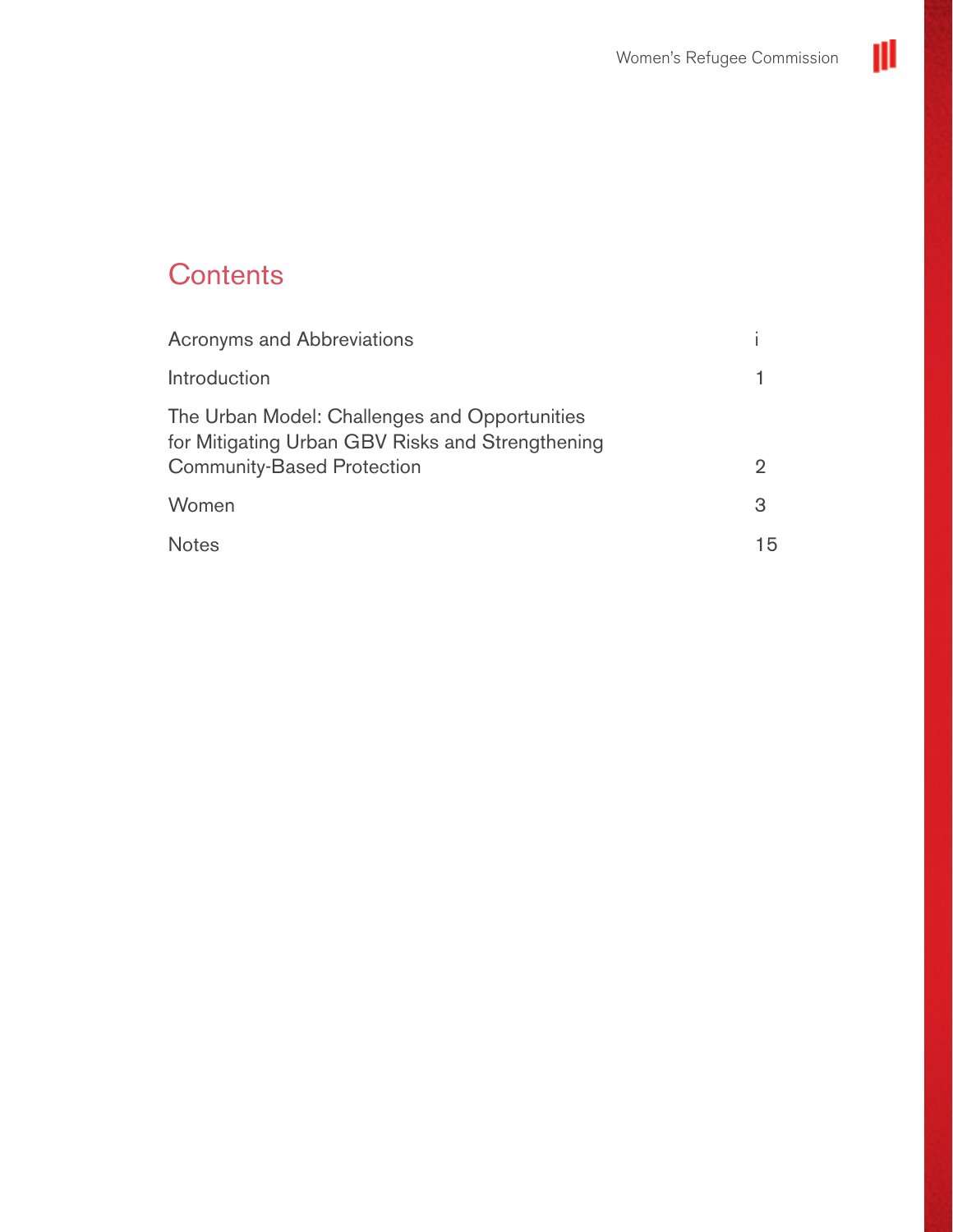# Acronyms and Abbreviations

- CBO Community-based organization
- DRC Democratic Republic of Congo
- GBV Gender-based violence
- NGO Nongovernmental organization
- UNHCR United Nations High Commissioner for Refugees
- WRC Women's Refugee Commission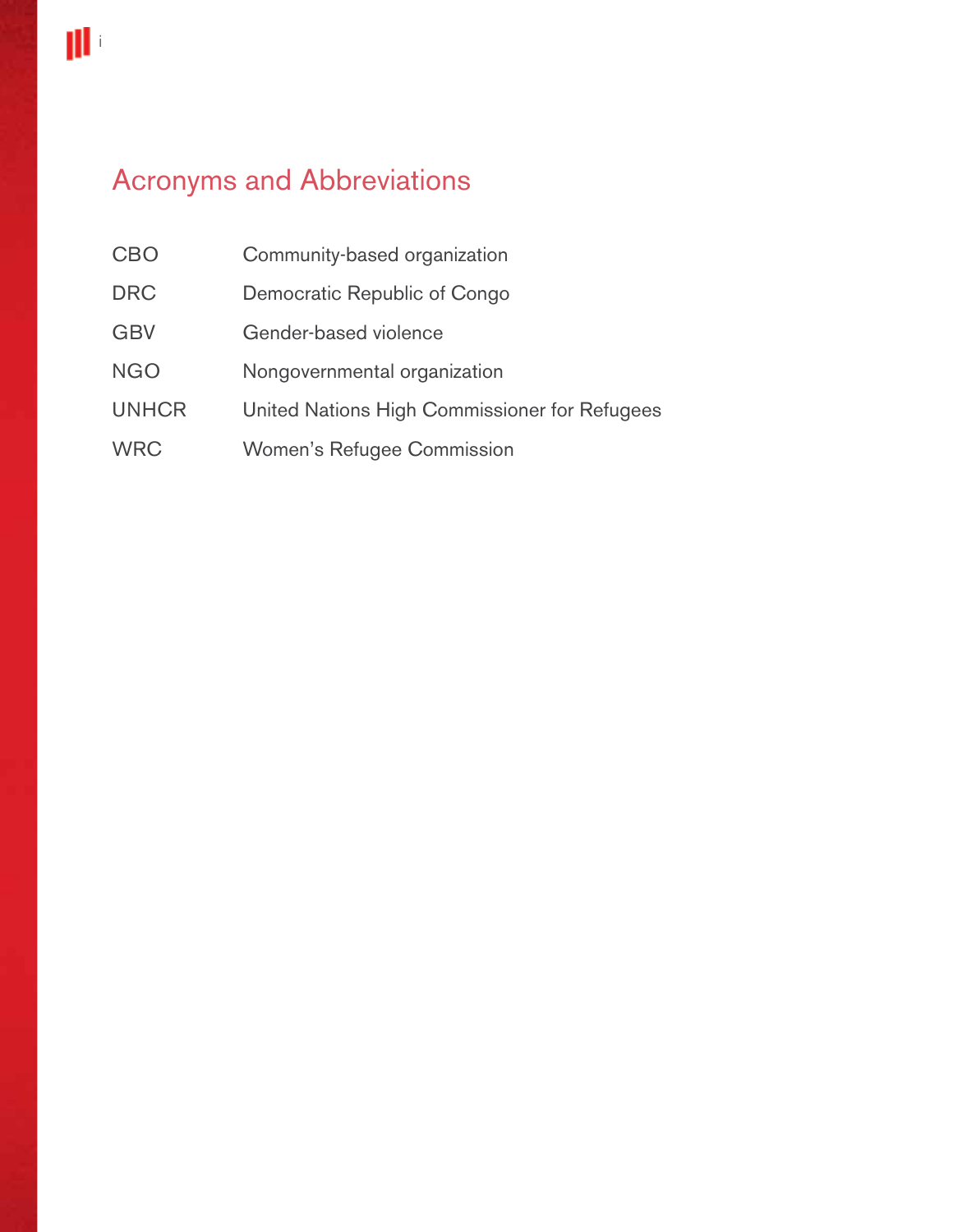### Introduction

An increasing majority (nearly 60 percent) of refugees live in cities, a figure that will continue to rise as camps become an option of last resort. This new reality necessitates a monumental shift in humanitarian response, requiring policy makers, donors, and practitioners to develop new programming that addresses the protection concerns of refugees in urban contexts.

Urban refugees face gender-based violence (GBV) risks as a result of multiple and complex unmet social, medical, and economic needs, as well as intersecting oppressions based on race, ethnicity, nationality, language, class, gender, sexual orientation, and disability. Misperceptions further contribute to discrimination toward refugees, which in turn heightens their vulnerability.

Throughout 2015, the Women's Refugee Commission (WRC) conducted research in urban settings, the first phase of a multi-year project to improve the humanitarian community's understanding of and response to GBV risks in urban contexts. Quito, Ecuador; Beirut, Lebanon; Kampala, Uganda; and Delhi, India, were chosen because they are host to diverse refugee populations, have different policy environments for refugees, and are at different stages of humanitarian response.

The project looked separately at the GBV risks of different urban refugee subpopulations: women; children and adolescents; lesbian, gay, bisexual, transgender, and intersex (LGBTI) individuals; persons with disabilities; and men and boys, including male survivors of sexual violence. Refugees engaged in sex work were added as a subpopulation, due to their invisibility and the heightened GBV risks they face.

For findings from the research and recommendations, read the full report at http://wrc.ms/1KccsHt.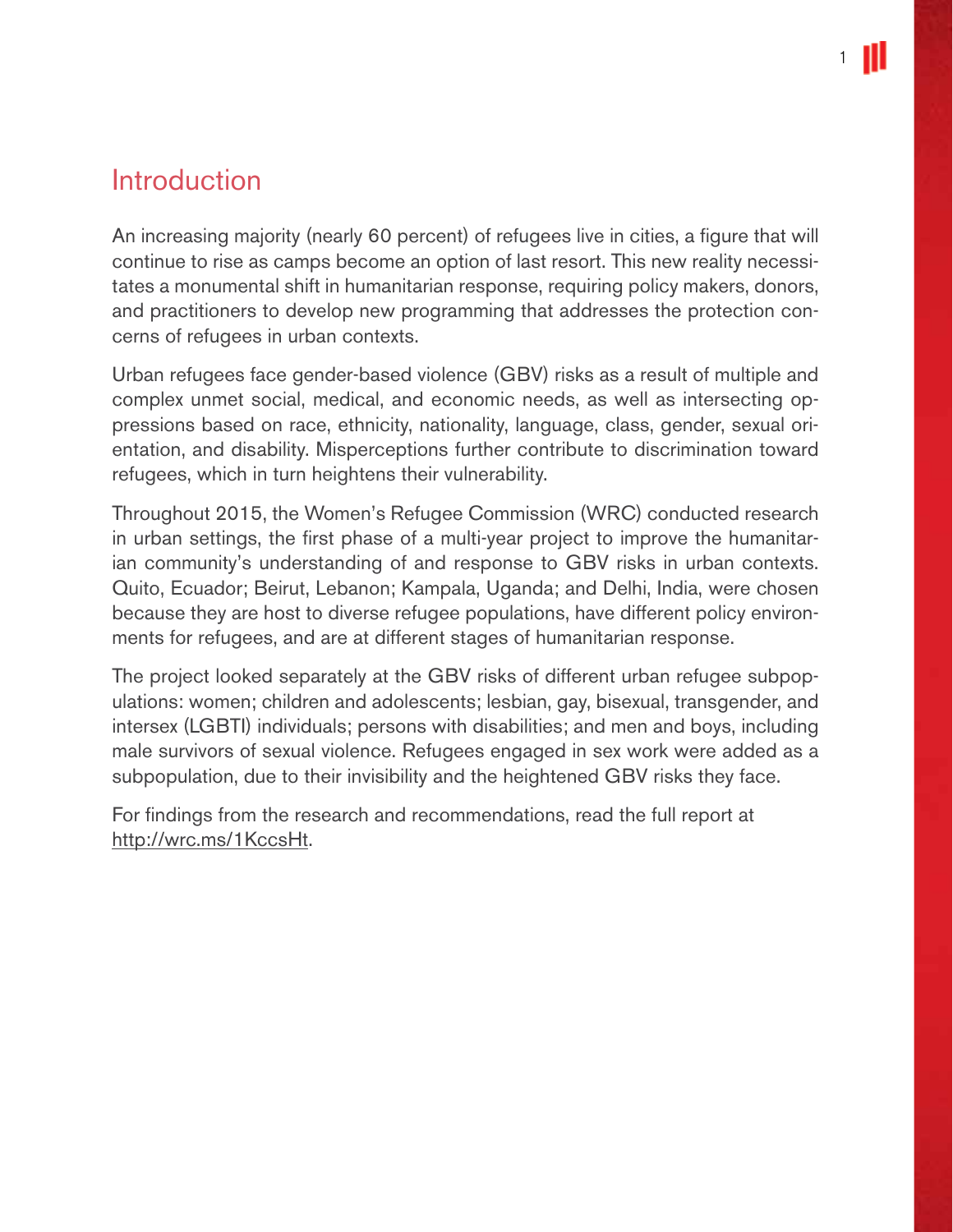## The Urban Model: Challenges and Opportunities for Mitigating Urban GBV Risks and Strengthening Community-Based Protection

Traditional humanitarian response — where UNHCR and its partners create a new infrastructure of services for refugees — is a poor fit for urban contexts. Instead of trying to transplant programs that have worked in camps to cities, programming must focus on promoting refugee integration into the host community. Doing this requires thinking differently across the board. Whereas humanitarian actors are used to working mostly with each other, in cities they must broker linkages with numerous other partners, public and private, across all sectors, and sometimes for the benefit of only one or two refugee subpopulations.

Protective peer networks must also become a cornerstone of urban protection. These peer networks can be among refugees, for instance, in the form of support groups hosted by UNHCR partners.

Yet protective peer networks can also exist, and need to be supported, between refugees and members of the host community. The important point is giving space for refugees to voice and cultivate the peer networks that are relevant for them, and offering them support — referrals, introductions, transportation costs, seed funding for a safe space — that will enable these peer networks to germinate.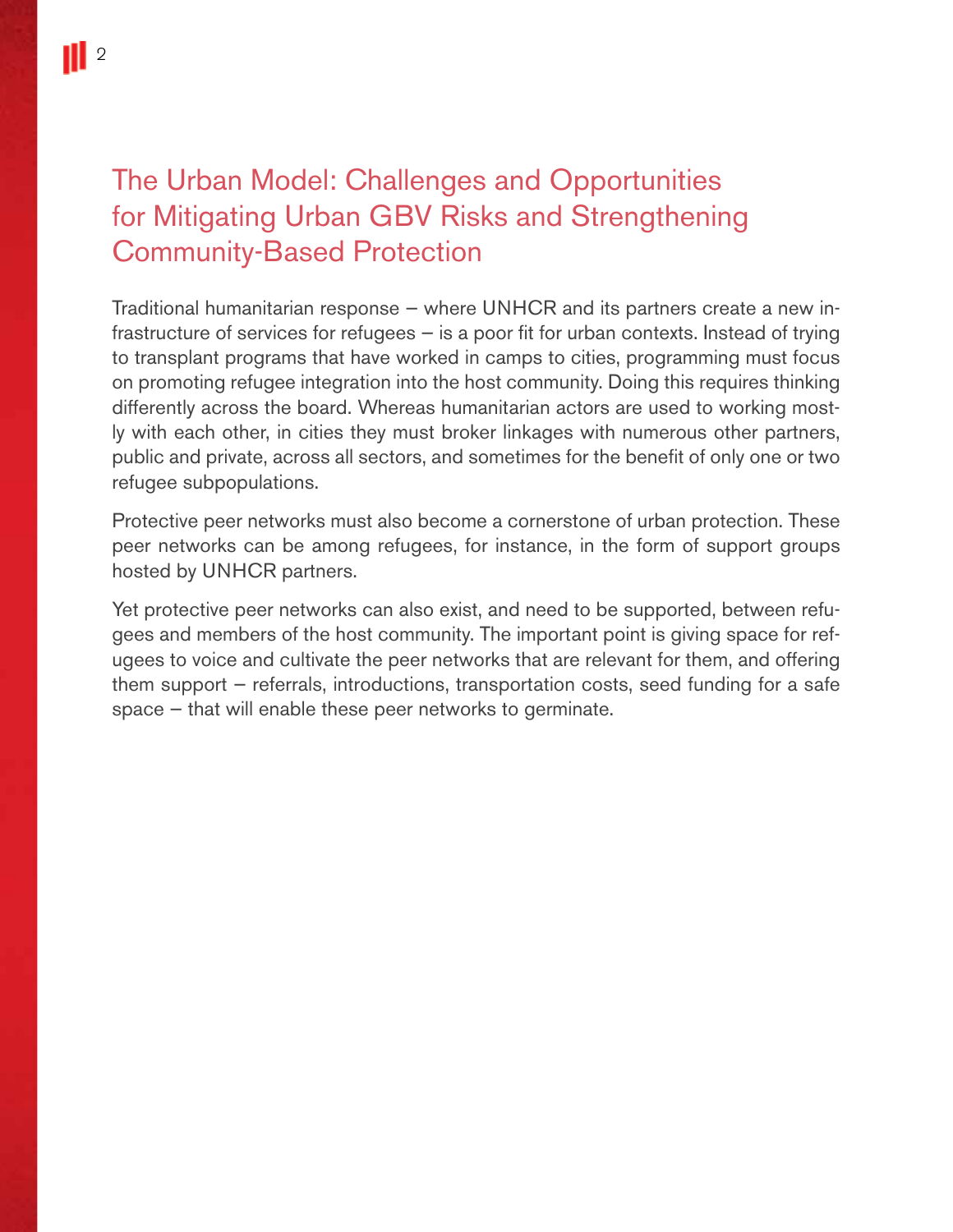### Women

*"There is a lot of violence. If we talk about all of it we will just sleep here because there is so much to discuss."*

— Congolese woman in Kampala

*"My protection strategy is to pray."*

— Haitian woman in Quito

*"SGBV — it's everywhere: house, workplace, market, in the neighborhood. We're not safe anywhere at all."*

— Burmese Chin woman in Delhi

Urban women fleeing violence and conflict often have little choice over their destination city, with few options to choose from. They take these cities as they find them, and learn to cope with  $-$  or structure their movements around  $-$  forms of gender discrimination that are already entrenched in those societies. Ecuadorian society, for instance, in general has a strong *machista* component, where appropriate gender roles between men and women are largely seen as fixed and where being a woman, by itself, ratchets up GBV vulnerability. In Delhi, where all women, including Indian women, face a high baseline level of violence, that violence is taken to higher levels for refugees living with the additional, intersecting risk factors of language barriers, lack of local social capital, barriers to employment, and racial and ethnic discrimination.

*"I live three types of discrimination. One for being Colombian, one for being a woman, and one for being black."*

— Afro-Colombian woman in Quito

Women refugees may also be unable to access some of the services or institutions that offer protection to host community women. One finding across all four cities, for instance, was a shortage of temporary housing — shelters — for women fleeing GBV. In Quito, there is a local shelter that accepts refugee women and their children, but it is currently beyond capacity. In Kampala and Delhi, there are currently no local shelters that accept refugees, for reasons that are discussed further below.

*"You're black, so even going in the road you won't be safe. Some of them when they see you…they'll say 'Do you want an Indian man?'"*

— Somali single woman in Delhi

Being single is an aggravating risk factor across all types of violence. Most single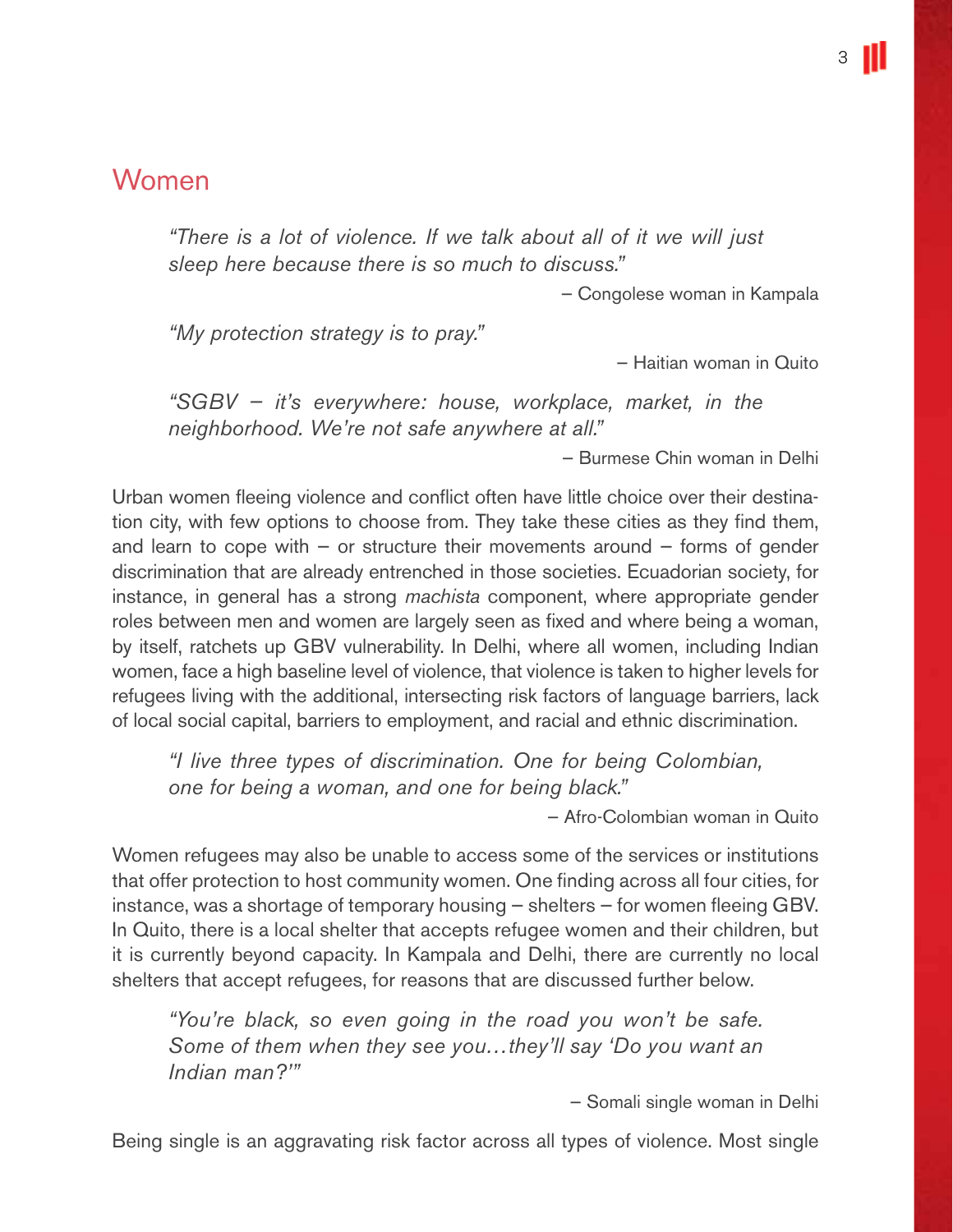women live in the poorest sections of cities, and feel not only stigmatized by other refugees but also at high risk every time they leave their home, whether to go to work or buy groceries. As a single Afghan woman in Delhi put it, her neighbors — who are both Afghan and Indian — are very much aware that she lives alone, which gives her great unease: "They see me walk outside alone every day, and come home alone, and make comments about it." "I feel alone and without a community, and it's scary," said a single Colombian woman living in Quito.

There are emotional costs to feeling so at risk in daily life. Women refugees shared feeling, at times, overwhelmed by the violence and risks of violence they encounter nearly everywhere they go. This burden weighs particularly heavily for women who are attacked by neighbors, people whom they see every day. Having to live among their attackers is a trigger for many women and a source of profound psychological distress.

Women face a variety of GBV risks in their daily lives, as well as a range of types of violence — including physical, sexual, emotional, and economic. Many of these risks can be grouped into the following categories:

Risks related to livelihoods. Refugee women in all contexts reported being sexually assaulted, and even raped, when trying to earn money for themselves and their families. Violence is perpetrated by employers, by clients, and by strangers who accost them on their way to and from work.

*"One of us, she's 20 years old, was raped by her employer, who told her she's a refugee and he has a lawyer so she can't complain. What can she do as a refugee?"*

— Burmese Chin woman in Delhi

Such violence happens in all cities. And while some working conditions are riskier than others, women reported experiencing GBV in every job, whether working as a clerk in a shop in Delhi, selling goods at a market or on the street in Kampala, Delhi, or Quito, collecting garbage ('rag-picking') in Delhi or Beirut, or cleaning houses, which is a common job for refugee women in all four cities. (Many refugee women also engage in sex work; related GBV risks are addressed in that section of this report.) As a general rule, the jobs that pay the most, which is often still not even a living wage, carry higher risks of GBV. A woman in Delhi explained her situation, which is illustrative: "I choose to work at night at a marriage party [as a waitress] because the payment is quite good…600 rupees (USD 9.18) per night. If I work in a factory, I get 150 per day (USD 2.30), and the work is very difficult."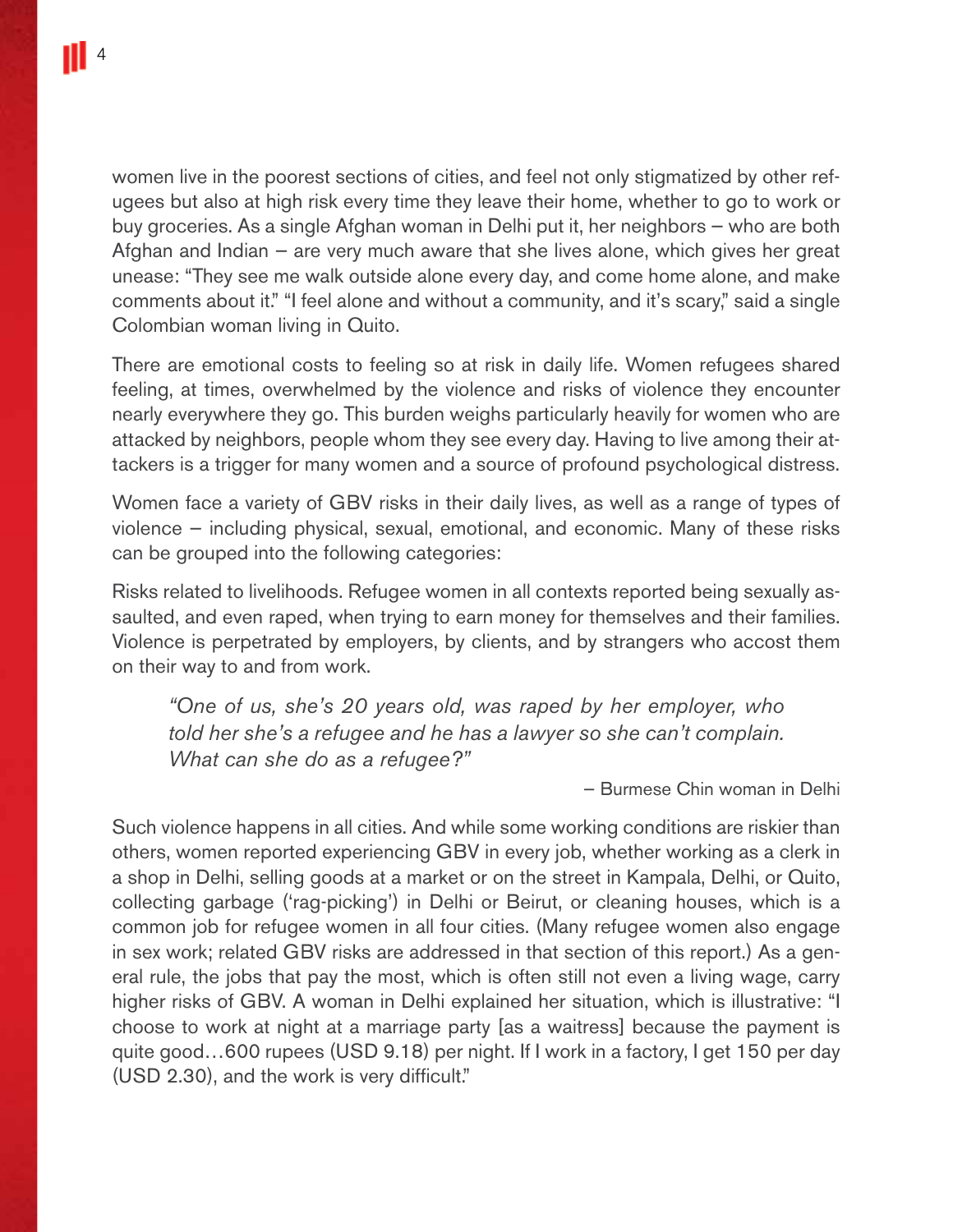*"Employers always want to use you in a way that is degrading, humiliating…they usually want a sexual relationship with you."*

— Youth Congolese woman in Kampala

Congolese women in Kampala experience violence when they go to collect cassava leaves to eat or to sell. "If you don't ask [the owner of the garden] to pick leaves you risk being stoned to death…and they'll say, 'I'll give you as many leaves as you want if you have sex with me.' And because you have no food at home…"

Afghan women working in pharmacies in Delhi said that in addition to being made to "be fashionable, remove hijabs, and look sexy to attract people," which makes them feel uncomfortable, employers sexually harass them and explicitly pressure them for sex: "Spend one night with me and I'll let you keep your job."

*"Rape doesn't happen always. But we are selling necklaces and you find someone comes, says they'd like to buy some products from you, but I don't have any money right now it's at home, let's go and get the money…When we reach an isolated place he pushes you down and rapes you. This happens all the time when you are doing selling on the street."*

— Youth Congolese woman in Kampala

A common way for young women refugees in Kampala to earn money is selling jewelry on city streets. They experience violence, including rape, while doing this. Their risks of violence are heightened because, as refugees, they are pushed to sell their jewelry on relatively isolated streets or pockets of neighborhoods, in order to avoid encroaching upon Ugandan sellers' usual "territory," which would generate another set of GBV risks: "Ugandans have their own space to do their own business. We don't have our own space that's why it's riskier."

Domestic work is one of the most common forms of employment for adult and young women living in cities. It is also commonly unsafe, a site of violence for many women. They reported employers locking them inside as they work and being sexually harassed, pressured to have sex, and raped. Wage theft by domestic employers is also common.

*Risks in and around their homes.* Women reported feeling at risk of violence in their homes; single women, especially, encounter regular threats of violence by non-family members. Landlords demand sex in exchange for granting leeway on late rent, or for not raising rent monthly, or for renting an apartment to a refugee in the first place: "Sleep with me and then I will let you live in my house." Women, especially single women, reported landlords entering their homes without permission. 5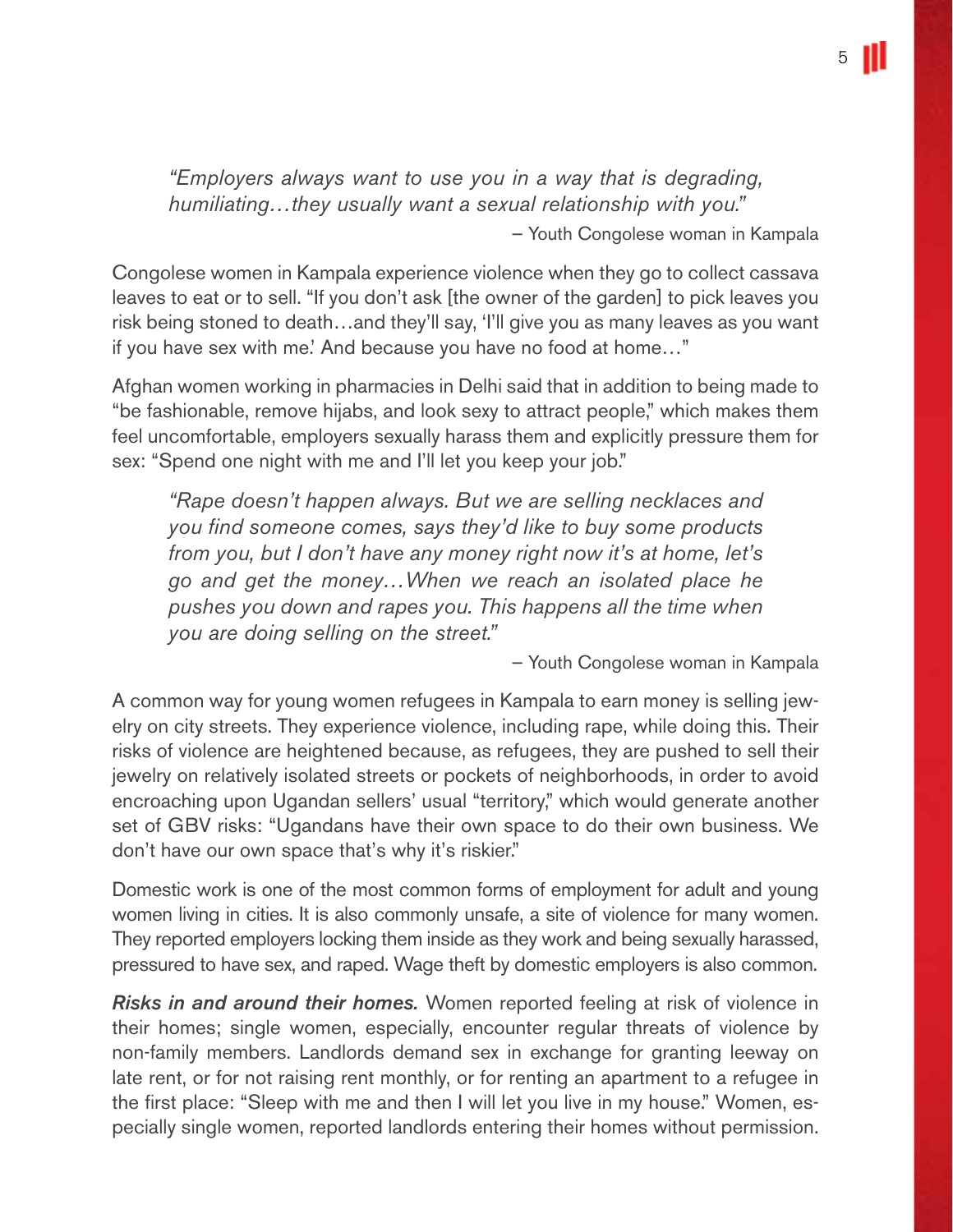Incidents of neighbors and strangers entering homes and raping or abusing women also occur; this happens to children as well, since working parents, especially single women, often leave them at home alone when they go to work. Refugees emphasized the intersection of poverty and refugee status in exposing them to such risks: slum housing is often insecure, and attackers assume that, as refugees, they are "easy targets" because they have less community protection, or are somehow deserving of violence, or are unlikely to report violence. Women living in urban slums also experience GBV when venturing out of the slum to collect firewood or potable water.

*"In a small room we have been renting there is no ventilation so when it's summertime it's so hot and we can't sleep inside the room. So some are sleeping upstairs…or they open the door and the locks don't work…and in the nighttime locals come in and rape within the room — even if the husband is there."*

— Burmese Chin woman in Delhi

*Risks in public spaces.* Women are subjected to harassment and verbal abuse, including explicit threats of rape, unwanted sexual touching, and rape, simply while walking down city streets, buying groceries in the market, or waiting in line to use the restroom. Women whose "foreignness" is visible, because of their clothes or their race, for instance, are more at risk than those who can "blend in" as a risk mitigation strategy. There is a marked difference between the experiences of Colombian women and AfroColombian women living in Quito, for instance. Whereas Colombian women said that they can avoid some GBV in public by staying silent (if they talk, their accent "gives them away" as Colombians), Afro-Colombian women are targeted for derogatory remarks and discrimination from the minute they walk outside because of their skin color.

*"I feel unsafe everywhere. I feel unsafe at work and on the street. It's really hard for refugees."*

— Haitian woman in Quito

*"The only places I feel okay are [the shelter] and UNHCR."*

— Female survivor of SGBV in Quito

In Delhi, woman refugees go to food markets at night to collect over-ripe or bruised vegetables that sellers have discarded, or to buy them at reduced prices. This is a particular site of violence for them, because would-be attackers know this routine and can attack women either at the market or on their way home. As one woman put it, "They're waiting for us."

To mitigate risks, women who do not work outside the home try to avoid ever having to leave their house. Those who live with other refugees, including family members,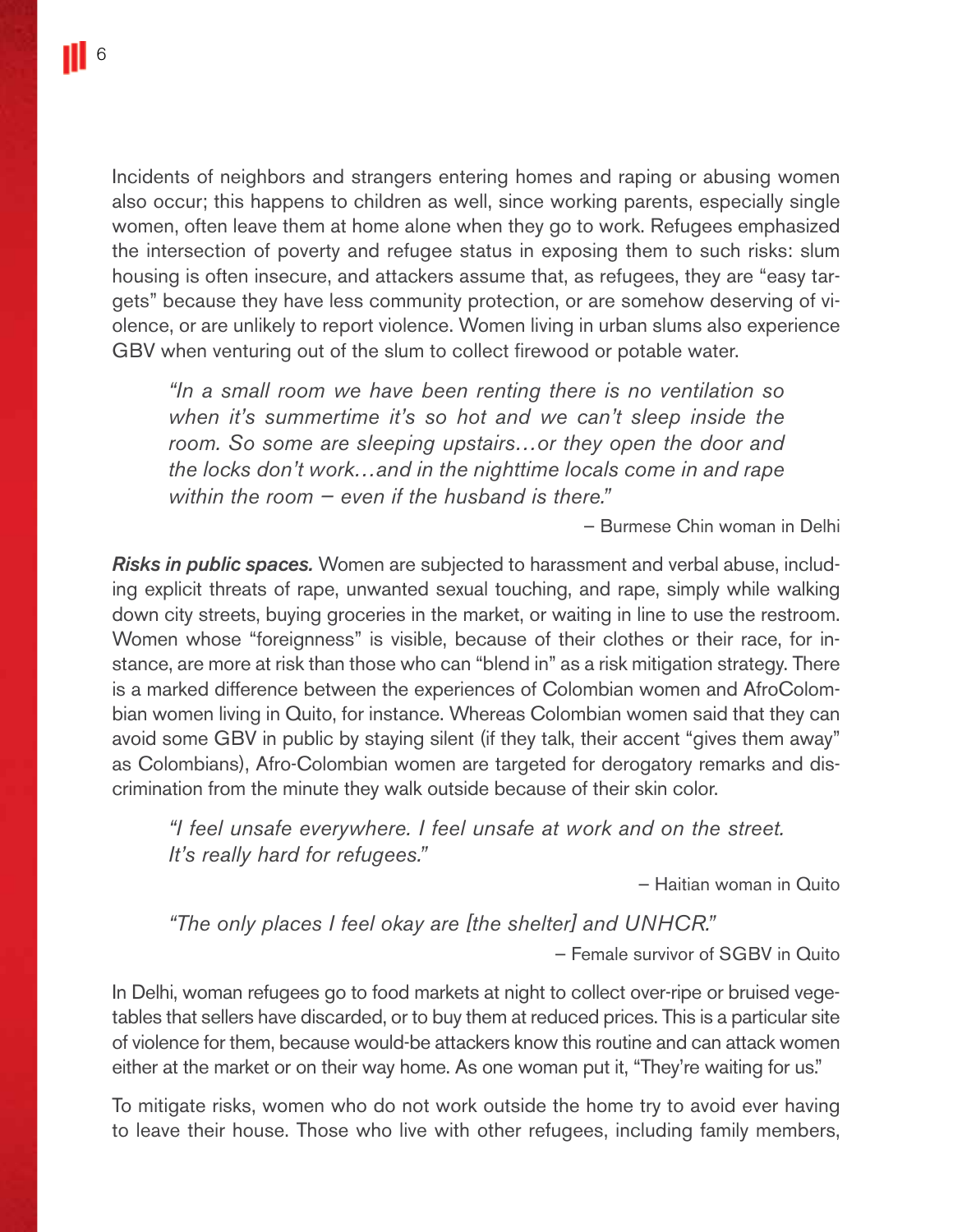shared that they try to always walk in pairs when they leave the house — preferably with a male. "I feel like a little snail," an Afro-Colombian single woman in Quito said, referring to how she hardly ever leaves her house in order to avoid GBV. Those who work explained that they try to walk home with colleagues or friends, although it is not often possible, given people's staggered work schedules and the fact their apartments are dispersed across the city. They also reported taking taxis to avoid the bus, even though they cannot afford them, and also changing their routes to/ from home and work in order to avoid people learning their routines.

*"Back in the DRC, we had parents, community….Here in Kampala, life is very hard because you have no one to rely on."*

*"For us, we wake up and life is very bad. When you sleep you don't know what you're going to eat tomorrow. You don't have any facilities. So we find we sleep and we wake up without having any objective, without having any goals. So we find it's difficult for us."*

*"We don't know where the future is…of course we want to be resettled but it's not the primary goal we're pushing for. We have skills. We want our skills to be established."*

— Quotes from three female refugees ages 16-24 in Kampala, living alone

*Family violence.* Adult and young women experience domestic violence and other intra-family abuse within their households.

- *Domestic violence.* Women reported that domestic violence happens more to them now, as refugees, than it did in their countries of origin. This is due to increased tension in their households from economic pressures, reversals of traditional gender roles that heighten those pressures (e.g., where displaced women become their family's primary wage earners), and other emotional stresses associated with being poor in a strange city and having left previous lives and belongings behind. Men confirmed this.
- *Restricted mobility.* Afghan women in Delhi and Syrian women in Beirut reported that, as refugees, their freedom to leave their homes is more constricted than it was in their countries of origin. Young Afghan women in Delhi shared that many parents, as a coping strategy, do not let their adolescent daughters leave home for any reason ("You have to stay at home, always"). This protects them from a number of real urban harms, but also isolates them, preventing them from attending school or participating in other programs and activities.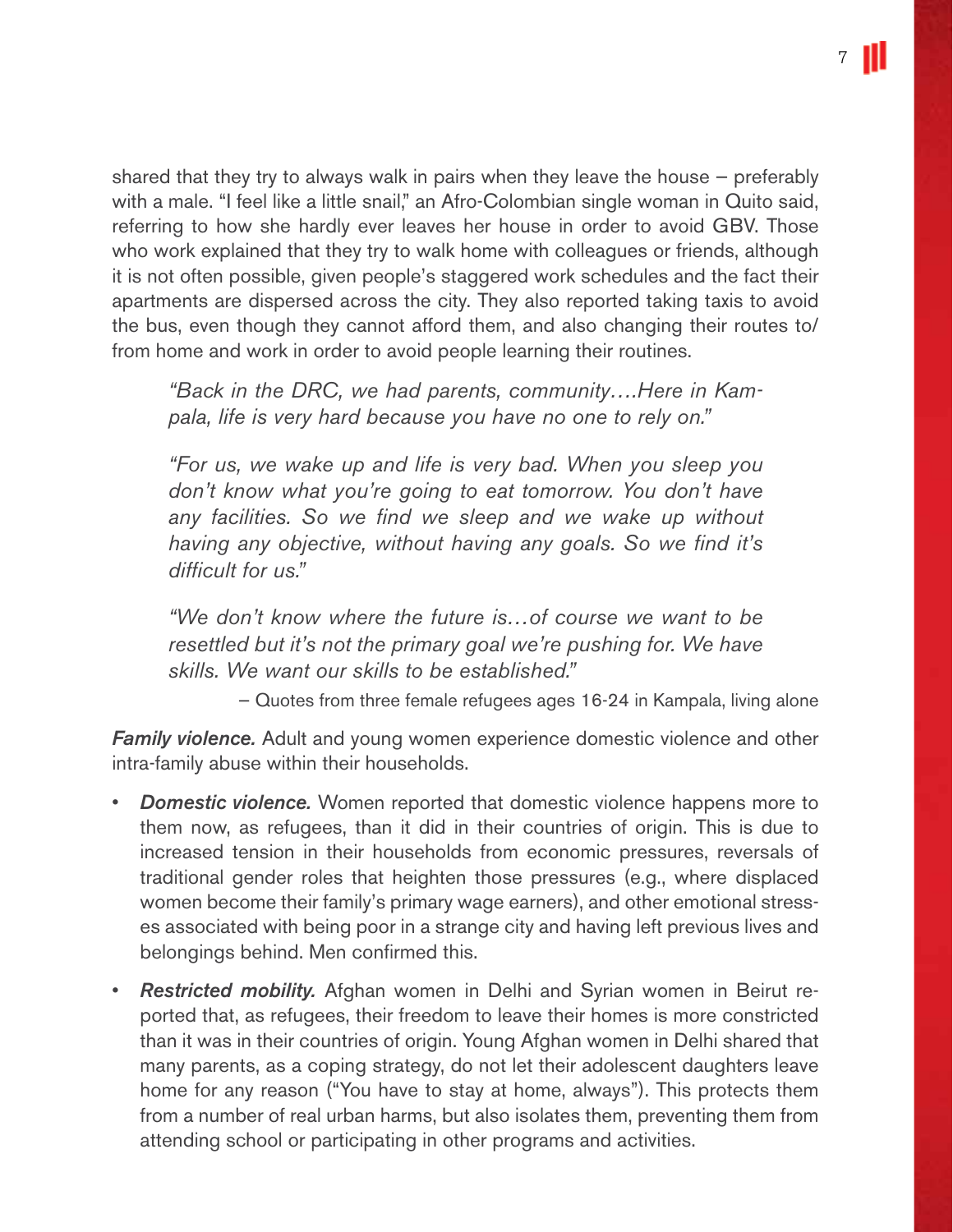

Colombian woman particpating in a workshop in Quito. © Asylum Access Ecuador

#### Service and Funding Gaps Affecting Women Refugees' GBV Prevention and Response

*Knowledge gaps.* Women reported not knowing about support groups, services, and local organizations in their communities, both those that are specifically for refugees and those that traditionally serve host community members but which are open to refugees. Even refugees who interact with service providers regularly reported being unaware of programs and activities offered by that same organization, or of only learning about them after the fact. Notably, refugee service providers shared that sometimes they deliberately do not promote certain activities widely — including women's support groups — because they do not have sufficient resources, including staff time, to meet demand. Women find out about services and programs from a variety of sources: from service providers themselves, by word of mouth from other refugees or from neighbors.

Lack of shelters for women experiencing violence. One of the most significant gaps shared by refugees and service providers is the lack of shelter or temporary housing for women refugees and their children experiencing violence. Both married and single women reported this gap.

Of the four target cities, Quito and Beirut have shelters accessible to refugee women,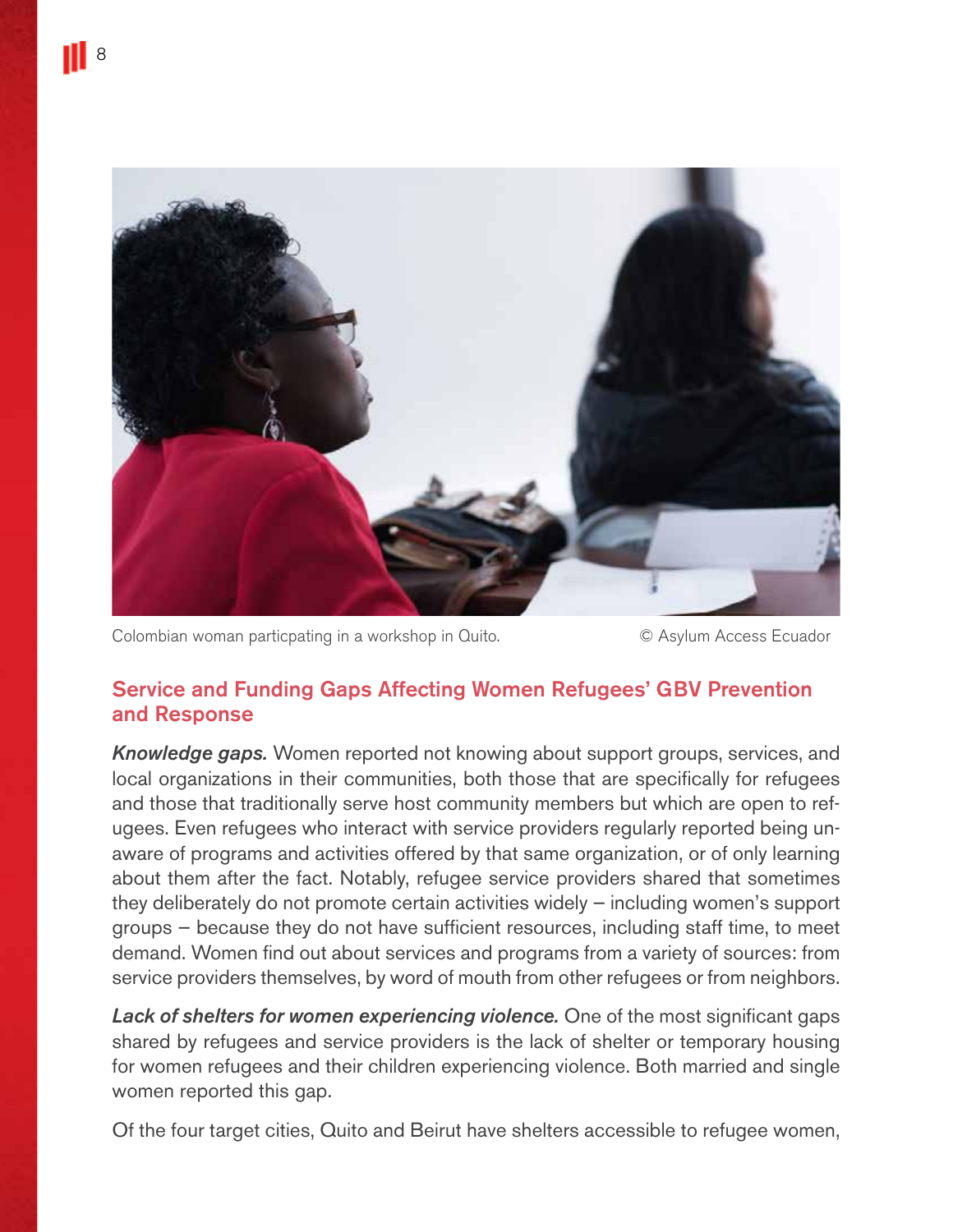although they are consistently at capacity and having to turn women away. Service providers in other locations explained that it is very difficult to persuade local shelters to accept refugee women. Many shelters are already at capacity with members of the host community; others request cost-sharing; others are put off by what they assume will be a hassle, given language and cultural barriers. Other shelters have previously accepted refugee women, but had negative experiences — the women refused to leave, or their husbands showed up and made a scene — and have since declined to take in more refugees. (For more discussion on the challenges of bringing refugees into host community services, including shelters, see the introductory section of the full report, *Urban Model: Challenges and Opportunities,* http://wrc. ms/1KccsHt*.*)

In some contexts, survivors are also discriminated against on the basis of disability, with UNHCR staff and implementing partners in Beirut reporting that shelter staff refuse to accept survivors with disabilities, both children and adults, citing "lack of capacity." With very few options available, UNHCR and partners have sometimes provided individualized options, such as studios with personal caregivers, to ensure protection of survivors with disabilities and avoid institutionalization. These approaches are, however, often not possible given available funding.

Burmese Chin women in Delhi had, at one point, organized for themselves a safe space that served as a makeshift shelter for women and their children needing temporary housing. Both service providers and refugee women talked about the shelter positively, and agreed that its closing was a significant loss for the community. The shelter, which had been funded by an international donor, closed for a variety of reasons, including a lack of funds and a lack of formal management structure. But the experience of having their own shelter continues to resonate for the women, and they talk of trying it again. It also suggests their resilience, and the potential of refugee-run CBOs to bridge gaps that exist in urban GBV prevention and response.

*Unmet need for sexual and reproductive health services.* In most locations, urban women refugees have inadequate access to sexual and reproductive health services, including STI and HIV testing. Service providers and refugees believe these gaps are due to a number of reasons:

• In some locations, UNHCR's main implementing partners are faith-based organizations with religious or cultural biases against certain aspects of SRH service provision, such as sexual health education or STI testing for married women; these partners have oversight of, and influence over, funds dispersed for SRH-related subgrants.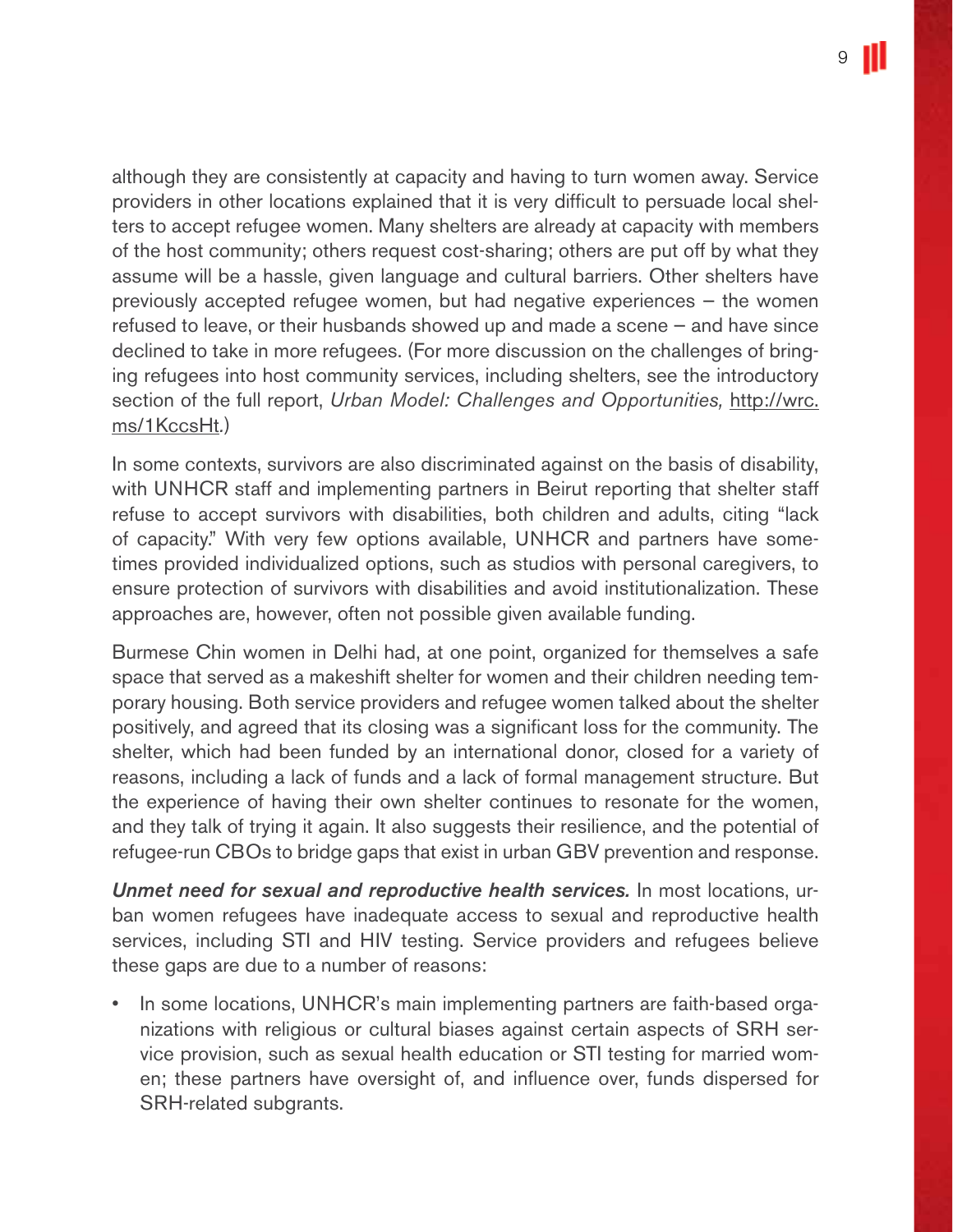- Funds and grants for SRH services are inadequate; sometimes the grants are for less than six months. Local sexual health clinics that have been tapped as referral points for refugees cannot continue expanding their services and conducting outreach to refugee communities without additional cost-sharing.
- Physical access to services and information is difficult given constraints on women's mobility, logistical challenges, and transportation expenses.
- An absence of mobile clinics to refugee communities.
- Fear of stigmatization, lack of anonymity, and breaches of confidentiality, for instance, if a woman tests positive for an STI, or if she asks for condoms or information related to sexual health.

*Lack of support and funding for women's CBOs.* Women refugees are well aware of the challenges they face in accessing host community services and institutions, including shelters. Women voiced interest in organizing their own community-based solutions, at least as stop-gap measures, but cited a lack of funding available to support these activities. In Delhi, for instance, Burmese Chin women used to have a communal safe space that acted as an informal shelter for survivors of GBV, as well as a crèche (child care) for their children who faced barriers accessing government-run crèches. (See report on *Children and Adolescents* for a discussion of these barriers.)

Even when these solutions are refugee-run, however, they require financial and other support, such as technical assistance or program management training. Humanitarian actors are challenged to provide this support, given their own staff shortages and strained budgets.

*Lack of inclusion in development programs and urban safety initiatives targeting host community women.* A current theme in humanitarian discourse is the need to partner more closely with international development actors. Opportunities for this abound in many of the large urban centers where refugees migrate, which are sites of numerous poverty projects funded by multi and bilateral development aid donors.

In several cities, the WRC learned of urban development initiatives targeting host community women. UN Women in Ecuador, for instance, is undertaking a Safe Cities initiative in Quito that involves mapping safe versus unsafe areas in certain neighborhoods, as well as a Safe Transport initiative, addressing violence against women on public transport. Although these programs are not currently inclusive of refugee neighborhoods or violence against refugee women, the benefits of inclusion should be explored. (Excluding refugee women from such programs may also reinforce their marginalization and negative perceptions of refugees as second-class urban citizens.)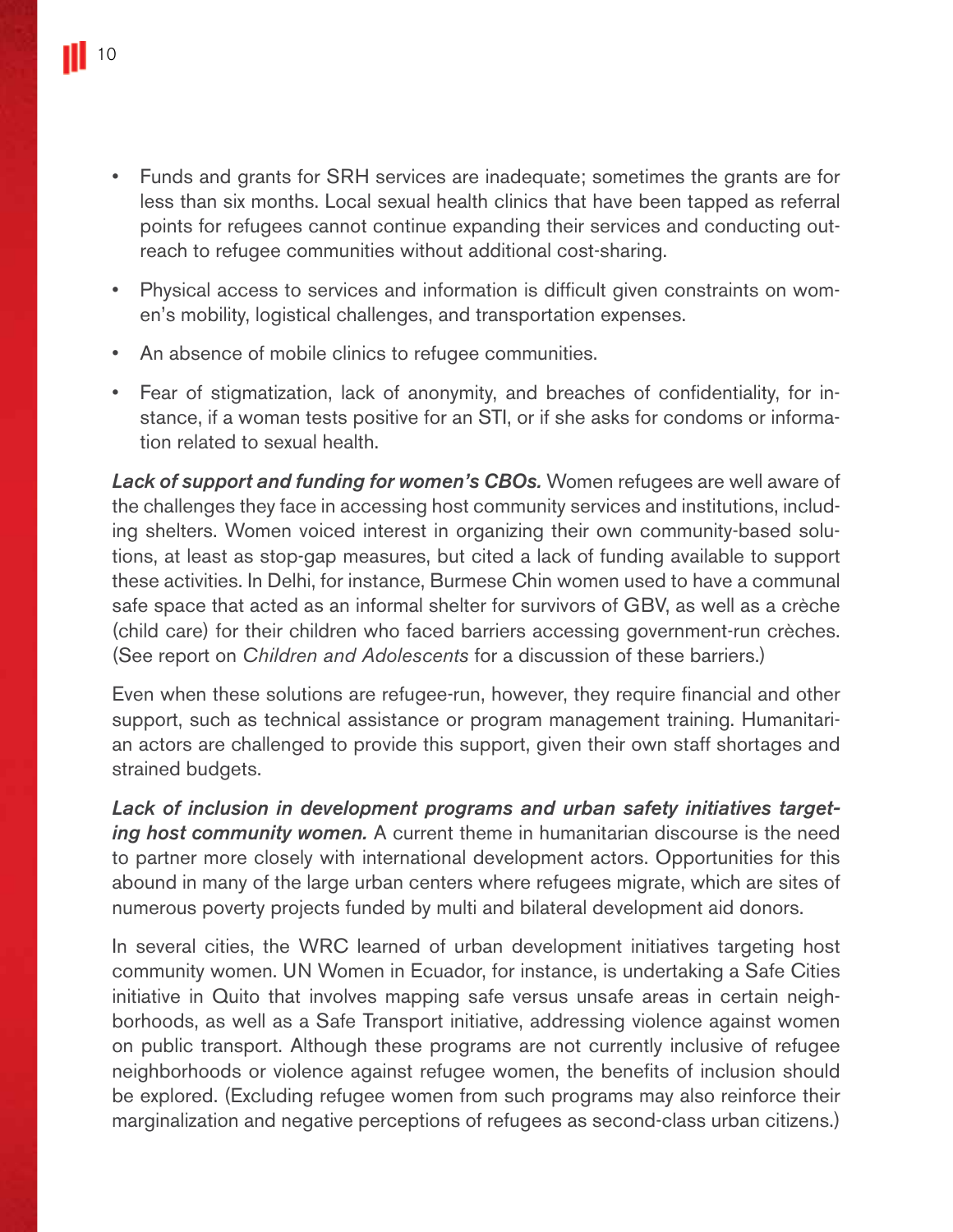Integrating activities or messaging relevant to refugee women would promote social cohesion and address negative attitudes toward refugees that are socially pervasive yet widely unacknowledged. Compared to the costs of launching parallel programming for refugee women, such integration would likely be cost efficient as well.

*Refugees feel distrusted and blamed by service providers for GBV risks they face.*  Women in some locations feel disbelieved when talking to service providers about the violence and GBV risks they experience living in the city, or it is presumed they are exaggerating their risks for personal gain. Some women also reported feeling blamed by service providers for the violence they encounter, and it is implied or explicitly suggested to them that they bear responsibility for having "put themselves in a situation" that allowed the violence to occur, whether by taking a night job, going to a market at night to recover discarded food, agreeing to clean a man's house, engaging in sex work, or rag-picking. Women shared that sometimes their reports of violence are met with a shoulder shrug, a "what did you expect?" response, as though they chose lesser protection when they moved to the city; more than one woman shared that a protection strategy that had been explicitly suggested to her was to move back to a camp.

*"It sounds like we're making up stories because our numbers are too huge."*

> — Burmese Chin woman in Delhi, talking about how they feel disbelieved by service providers when they talk about incidents of violence

That refugee women feel this way  $-$  that this is a perception many of them share  $-$  is relevant in itself, regardless of whether most service providers feel this way or mean to suggest as much.

*"All the refugee women have gone through molestation and harassment. It's just that we're facing these problems on a daily basis and we don't even tell UNHCR about it because it's every day. They have this judgmental attitude…so imagine if we told them about the daily harassment."*

— Refugee woman

Of course, no matter what the circumstances are in which GBV or GBV risks occur, survivors must not be made to feel at fault, or as though they are not entitled to protection because they live in urban settings rather than camps, or because they take jobs that make sense to them. Women feeling comfortable enough to report GBV risks, and to do so without being judged, is fundamental to the "survivor-centered" approach endorsed in the IASC Guidelines,<sup>1</sup> and to safe identification and referral systems.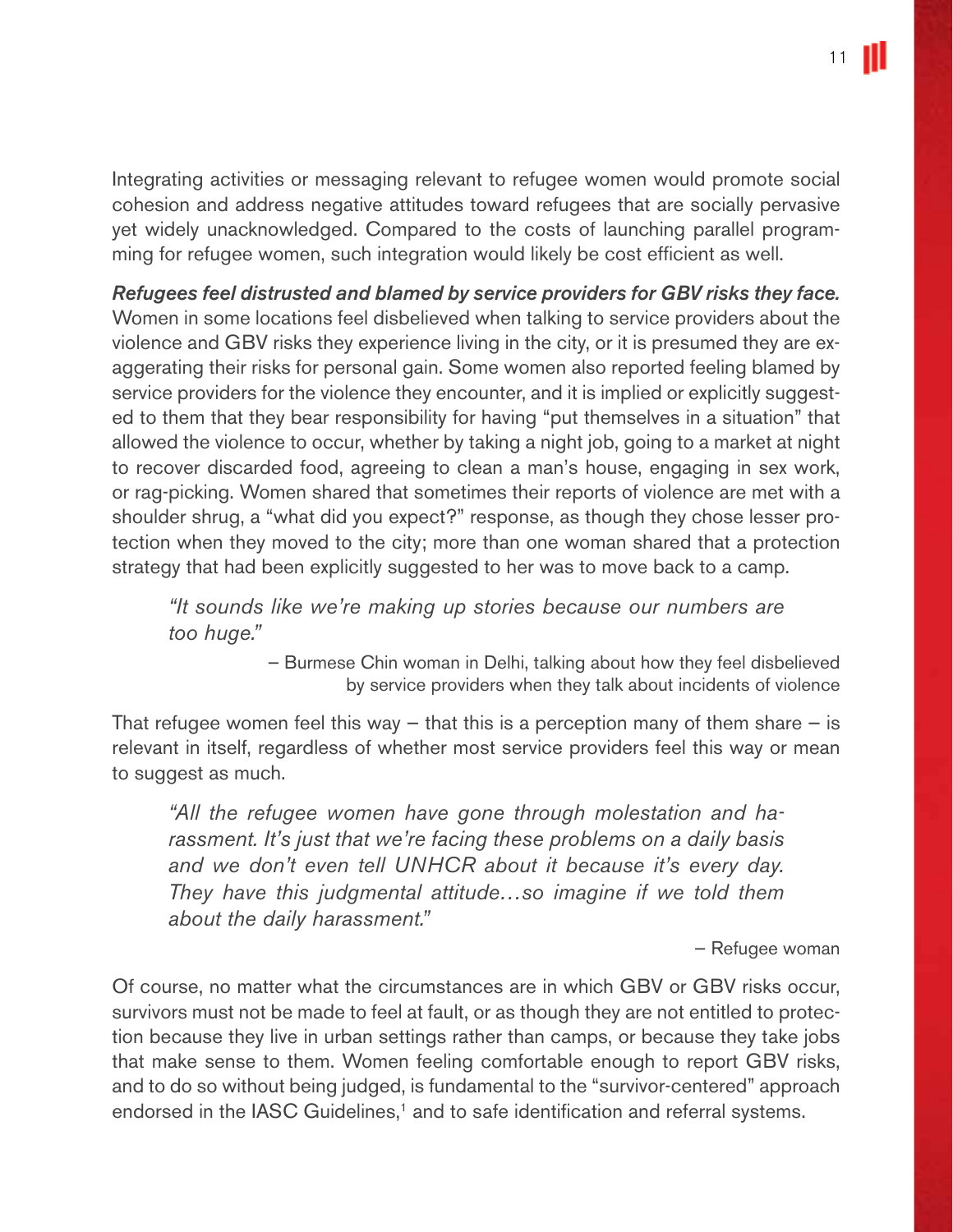#### Good Practices

*Individual case management.* Women shared that in some cases, a social worker or counselor from a refugee service provider was able to neutralize a particular risk they were facing. In Delhi, for instance, as part of an occupational safety initiative, staff at Don Bosco, one of UNHCR's partners, used to make visits to individual employers simply to signal that their refugee employee had a supporter "in their corner" — someone official to whom they could turn to report abuse or exploitation. Although no formal evaluation of this program was ever done, staff felt strongly that it deterred abuse and positively influenced outward attitudes and behavior toward woman refugees in their workplaces. (This initiative has since lost its funding.) Other women spoke of the difference it made when staff at a service provider spoke to their landlord or a neighbor on their behalf.

*Informal peer networks.* Women who have a community of friends, of fellow refugee women, reported that this is essential to their survival and ability to mitigate some, although not all, GBV risks. Single Somali women in Delhi, for instance, live together in one house, with all of their children. They lend each other money, help each other with food, and provide emotional support to each other. "If you don't have your community, who will help you?" one woman asked, rhetorically. (The importance women assigned to these networks also highlighted the increased vulnerability of women who do not have such a community. In Delhi, for instance, there are large numbers of Somali, Afghan, Rohingya, and Burmese Chin refugees, and women in these communities can rely on each other for support. This is not the case for Iraqi, Iranian, or Syrian single women living in Delhi.)

*Women's support groups.* Refugee service providers are home to women's support groups. For instance, there is a biweekly support group hosted by Asylum Access Ecuador in Quito. It is a safe space for women survivors of violence to interact, hear talks on different topics, share experiences and information with one another, and participate in wellness activities. Participants shared that it is one of few places they feel safe in the entire city, and their only outlet for accessing peer support.

*"When we come together and share our problems, it definitely has an impact on us. It is helpful. But we need big supporters in the background."*

— Afghan woman in Delhi

At the same time, however, not all women refugees know that such groups exist. This corresponds with other gaps in refugees' awareness about the range of activities and services available to them.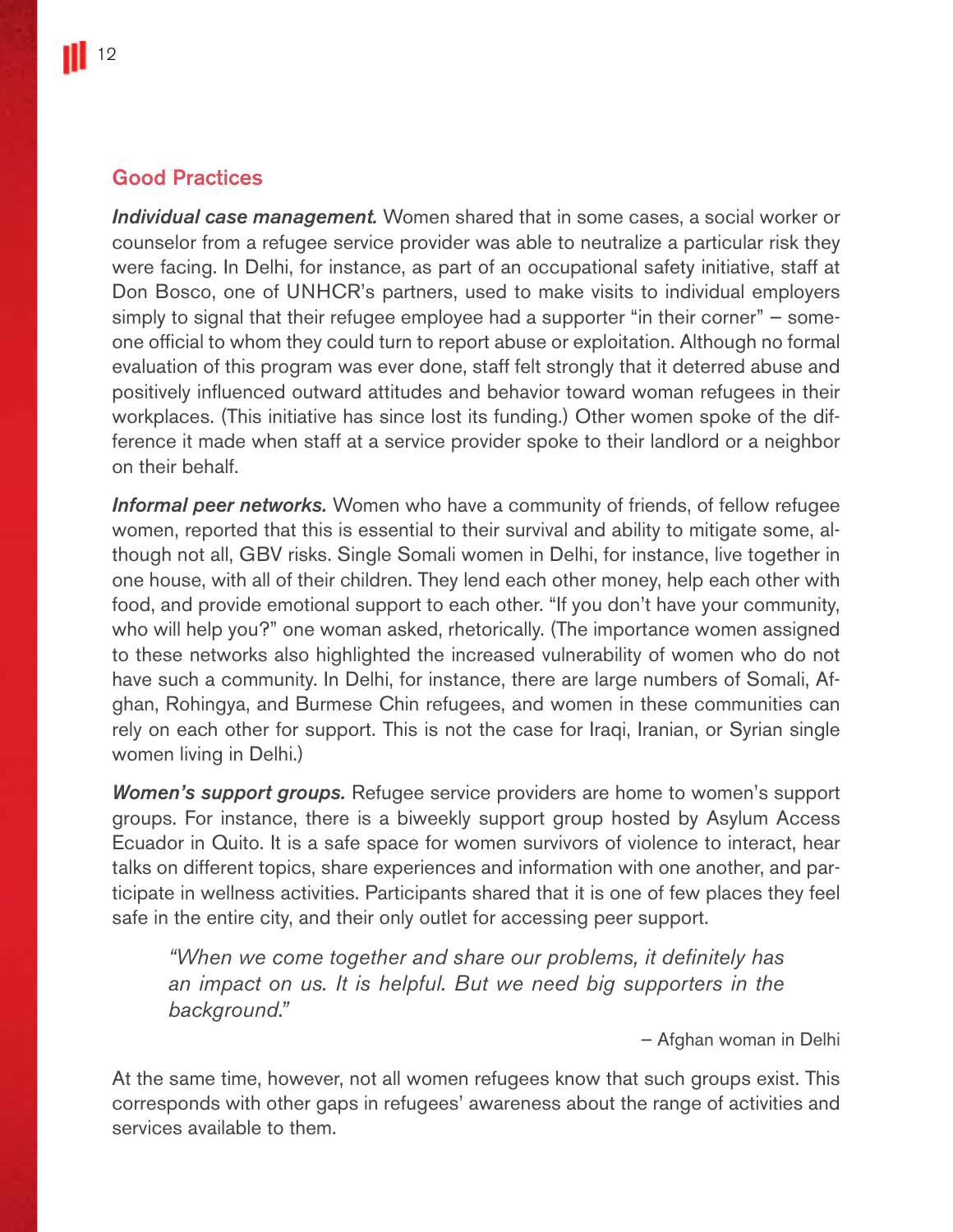#### Recommendations for Mitigating GBV Risks Faced by Women Refugees

• Collaborate with refugee women and relevant host community organizations to come up with creative, multifaceted strategies for mitigating risks related to livelihoods. There is no single solution or silver bullet for addressing the GBV risks women refugees face in trying to earn money so they and their families can survive in cities. Instead, a range of strategies should be tried and tested, alone and in combination, to build an evidence base around effective risk mitigation programming in urban contexts.

Among possible strategies to draw from are: more thorough vetting of employers; having refugees work in pairs; increasing resources for job banks and job placement programs; building relationships between humanitarian actors and labor ministries/occupational safety boards; facilitating information sharing about dangerous employers; looking for safer venues for similar work (for instance, assisting refugees involved in domestic work transfer over to being housekeeping staff in hotels); staff visits to workplaces to meet individual employers, get wage schedules in writing, and signal refugees' access to recourse in event of abuse; and public education campaigns to raise awareness about common GBV risks at work, such as unsafe domestic work (this would also benefit host community women doing similar work and facing similar risks). For women for whom mobility in the public sphere is either unsafe or culturally inappropriate, promote marketable options for home-based enterprises.<sup>2</sup>

- Group job placement designed to mitigate exposure to GBV risks and increase occupational safety. Placing refugee women in jobs together and/ or in places where host community women also work in large numbers could help reduce refuge women's isolation in the work place and their related exposure to GBV at work.
- Build linkages between humanitarian actors and national, international, and private sector organizations working on development projects that target host community women.
- Balance GBV awareness-raising sessions done within refugee communities with sessions in the host community. Women refugees remarked that while GBV awareness-raising activities are beneficial to refugee communities, it is equally important  $-$  if not more important, in some locations  $-$  to conduct these activities within the host communities where they feel vulnerable and targeted.
- Help women refugees form support groups and carry out projects that bridge protection gaps they identify and prioritize. A Burmese women's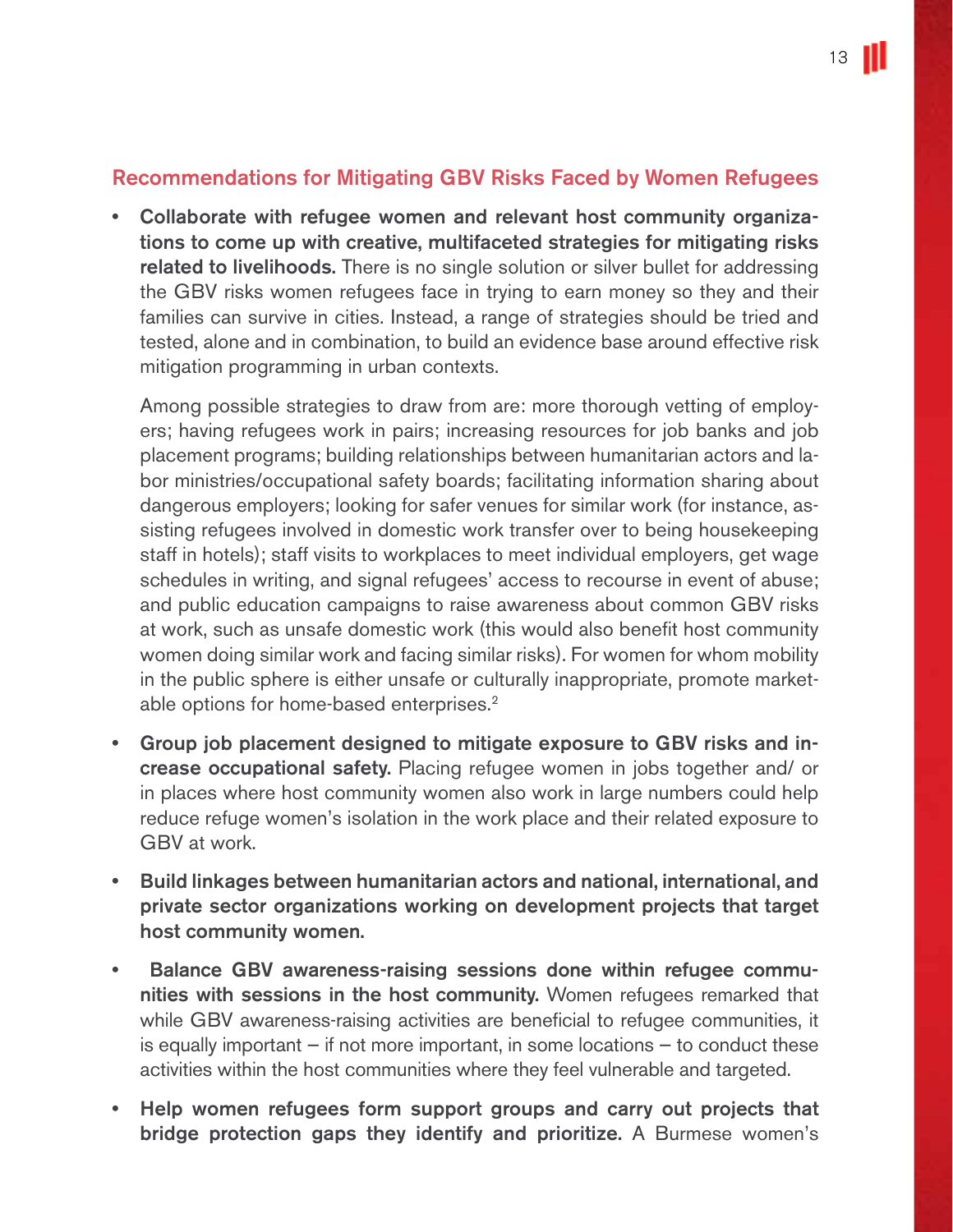group in Delhi, for instance, is looking to create a safe space for women survivors of GBV in their community, as well as organize a vocational training and sexual health workshop for single women engaged in sex work. The Refugee Community Development Project, which is run by Somali and Afghan refugees, also in Delhi, is looking to secure funding to carry out its women's social support group and livelihood activities. In Kampala a women's group of GBV survivors is engaged in microfinance and, also in Kampala, a group of refugee women engaged in sex work are organizing protection trainings for themselves and starting small businesses (catering, beading) to diversify their incomes.

- Recognize barriers to women's access to services and activities, including SRH services, and collaborate with women to develop workarounds. Where transportation costs, for instance, are a barrier, consider bringing services to women by partnering with a local sexual health clinic to bring their mobile clinics to refugee neighborhoods, or by supporting women interested in convening satellite women's groups closer to their homes.
- Build relationships with police departments. Where available, work with women's groups that have already made initial inroads with police to combat risks affecting host community women. Advocate for assigning a trained focal point within police departments and ensuring the availability of female police officers.
- Designate case managers to support individual refugees in mitigating discrete risks. Given the prevalence of GBV risks associated with livelihoods, each urban field office should develop a systematic, strategic response based, in the first instance, around the industries, types of shops, or modes of employment that are most common among women refugees, since trends tend to vary by city and by refugee community. In one city it may make sense to target municipal labor boards and merchants' associations, whereas in another it may make more sense to target restaurant unions, or raise awareness about unsafe domestic work.

In addition, providing individual protection case management for refugee women who work or who are having tension with their landlords, is a parallel strategy that deserves further exploration. This would involve having a refugee service provider staff person go to women's places of work, or meet with their landlords, to signal that refugees have institutional support, and a place to report abuse or exploitation. Staff can also monitor occupational safety through monthly or bimonthly visits to employers.

• Facilitate single women meeting each other and living together.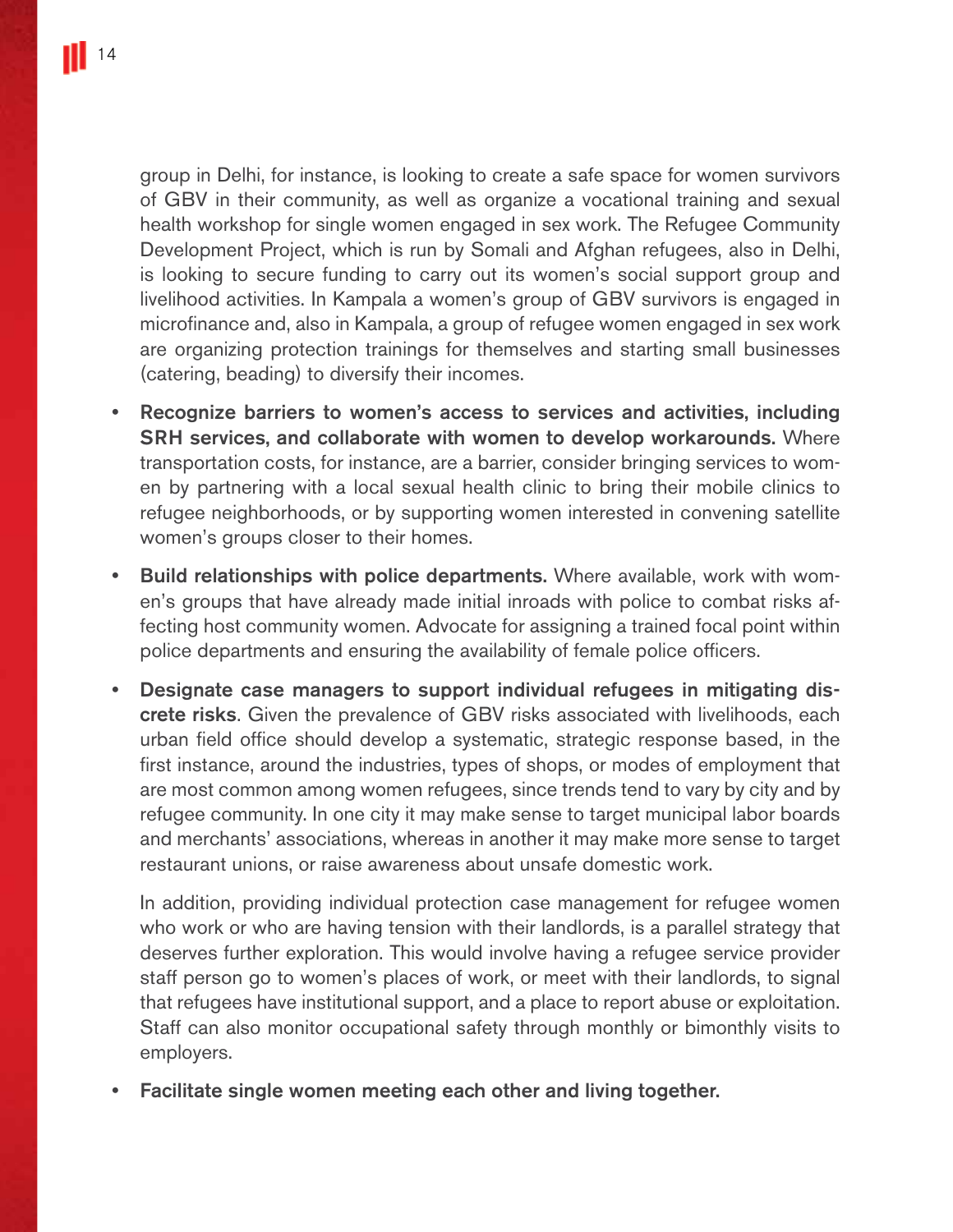- Provide stop-gap shelter solutions while integration with local shelters is pursued.
- Identify and acknowledge the resource limitations that currently constrict activities and services for women, such as a lack of funding and staff time available for expanding women's groups, vocational or language classes, and develop strategies for resolving them. In some cases, the solution will be a funding one, for instance, where additional programming will require hiring additional staff or renting a physical space. But other cases may lend themselves to in-kind solutions, for instance, pooling information about unsafe versus safe employers, or safe versus unsafe apartment complexes, or roommates for single mothers.
- Strengthen GBV case management and the application of survivorcentered approaches. Case management strengthening is needed to address the stigmatization that women experience when reporting GBV. It is important to respect the rights, choices, and wishes of survivors and to ensure the guiding principles for caring for survivors are respected. Safe identification and referral systems must be brought up to humanitarian standards, including the survivor-centered approach set forth in the IASC Guidelines. Develop these in close consultation with women refugees to ensure solutions do not increase their vulnerability to GBV.

### **Notes**

- 1. For more information about what a 'survivor-centered approach' entails, see the *IASC Guidelines*, Part 2: Background. http://gbvguidelines.org/
- 2. For examples of home-based enterprises, see those being run by Jordanian and Iraqi refugee women in Zarqa, Jordan; they include food and dairy production, as well as the trade and re-sale of clothes and blankets. Near East Foundation et al., *Enhancing the Economic Resilience of Displaced Iraqis and Poor Jordanians: Economic Assessment: Opportunities and Constraints for Vulnerable Women and Youth in Zarqa, Jordan* (March 2014), http://reliefweb.int/sites/reliefweb.int/files/resources/Zarqa%20Economic%20Assessment%20-%20 Full%20Report.pdf